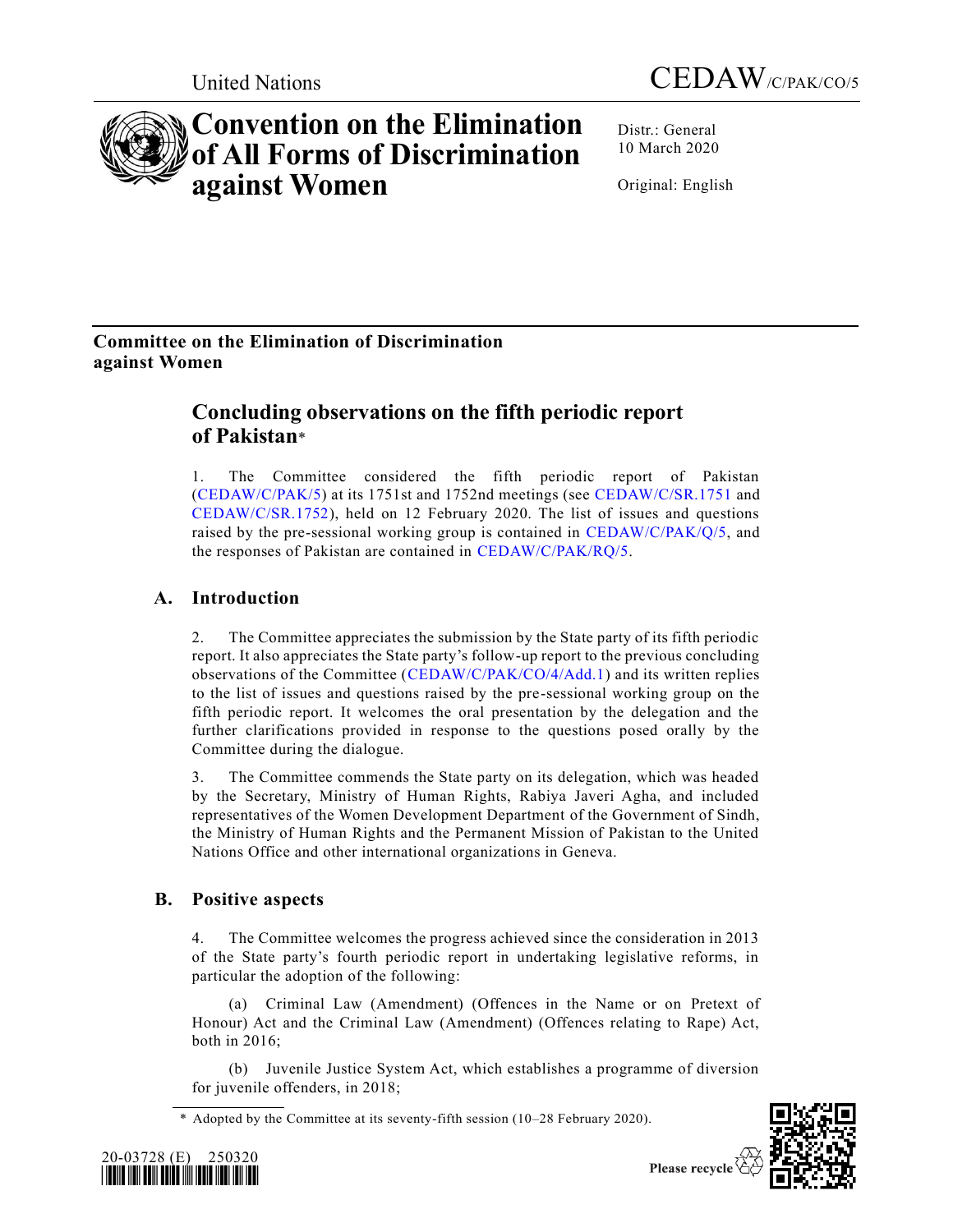(c) Act No. XIII of 2018, the Transgender Persons (Protection of Rights) Act, which recognizes the right of persons to choose their gender identity and prohibits discrimination against and harassment of transgender and intersex persons;

(d) Elections Act of 2017, which seeks to ensure equal access for women to voting registration;

(e) Acid and Burn Crime Act of 2018, which criminalizes the misuse of corrosive substances and provides for treatment, rehabilitation, legal support and protection for victims of acid and burn attacks.

5. The Committee welcomes the State party's efforts to improve its institutional and policy framework aimed at accelerating the elimination of discrimination against women and promoting gender equality, such as the adoption or operationalization of the following:

(a) National action plan for human rights, in 2016;

(b) National Human Rights Commission, in 2015;

(c) United Nations Sustainable Development Cooperation Framework for Pakistan, in 2018.

6. The Committee also welcomes the fact that the State party ratified the Optional Protocol to the Convention on the Rights of the Child on the involvement of children in armed conflict, in 2016.

## **C. Sustainable Development Goals**

7. **The Committee welcomes the international support for the Sustainable Development Goals and calls for the realization of de jure (legal) and de facto (substantive) gender equality, in accordance with the provisions of the Convention, throughout the process of implementing the 2030 Agenda for Sustainable Development. The Committee recalls the importance of Goal 5 and of the mainstreaming of the principles of equality and non-discrimination throughout all 17 Goals. It urges the State party to recognize women as the driving force of the sustainable development of Pakistan and to adopt relevant policies and strategies to that effect.**

## **D. Parliament**

8. **The Committee stresses the crucial role of the legislative power in ensuring the full implementation of the Convention (see [A/65/38,](https://undocs.org/en/A/65/38(SUPP)) part two, annex VI). It invites the National Assembly and the provincial assemblies, in line with their mandates, to take the necessary steps regarding the implementation of the present concluding observations between now and the submission of the next periodic report under the Convention.**

## **E. Principal areas of concern and recommendations**

#### **Withdrawal of declaration made upon accession to the Convention**

9. Notwithstanding the detailed explanations given by the delegation, the Committee remains concerned about the State party's reluctance to withdraw its declaration made upon accession to the Convention that "The accession by the Government of the Islamic Republic of Pakistan to the Convention is subject to the provisions of the Constitution of the Islamic Republic of Pakistan."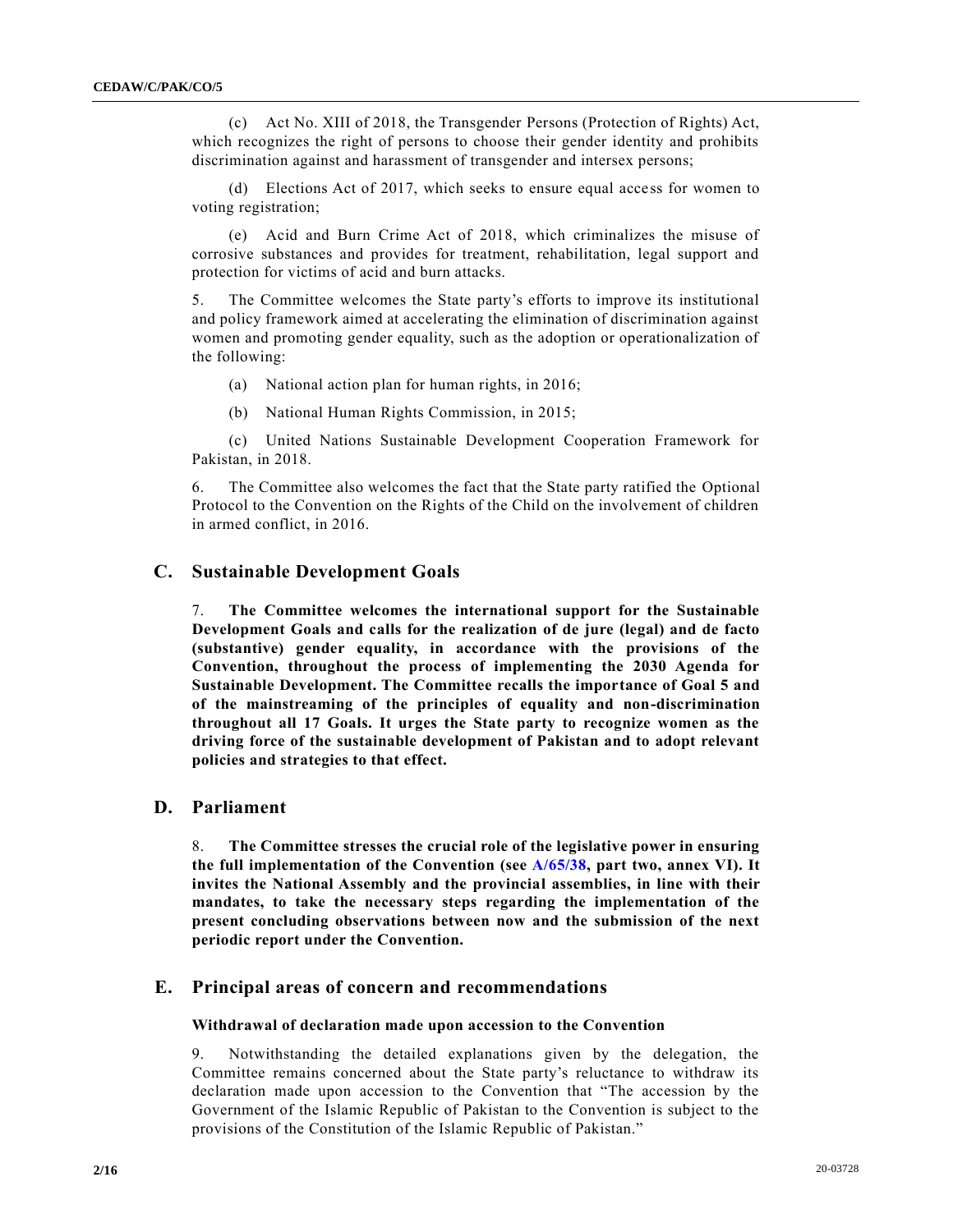10. **The Committee urges the State party to strengthen its efforts towards the expeditious withdrawal of its declaration made upon accession to the Convention.**

#### **Devolution of powers**

11. The Committee expresses concern with regard to the impact of the eighteenth amendment to the Constitution (2010) on the overall governance of the State party and its implementation of the rights enshrined in the Convention. It notes that the devolution of power and policymaking authority on issues related to the advancement of women from the federal Government to the provinces may pose challenges to the implementation of the Convention in a coherent and consistent manner throughout the State party.

12. **Recalling its previous concluding observations [\(CEDAW/C/PAK/CO/4,](https://undocs.org/en/CEDAW/C/PAK/CO/4) para. 12), the Committee underlines the responsibility of the federal Government in ensuring the full implementation of the Convention, including by providing guidance to the provincial governments. It recommends that the State party set standards and establish an effective coordination mechanism aimed at ensuring the transparent, coherent and consistent implementation of the Convention throughout its territory.**

#### **Women and peace and security**

13. The Committee commends the State party for the deployment of 24 women peacekeepers to different United Nations peacekeeping missions and for the deployment of the first all-Pakistani female engagement team to serve in a United Nations peacekeeping mission. However, the Committee is concerned about the lack of a national action plan for the implementation of Security Council resolution [1325](https://undocs.org/en/S/RES/1325(2000))  [\(2000\)](https://undocs.org/en/S/RES/1325(2000)) on women and peace and security. It is further concerned that, notwithstanding the State party's efforts to increase the participation of women in national and international peace processes, women remain underrepresented in conflict prevention and peacebuilding processes, as well as in transitional justice and national reconciliation processes.

14. **The Committee recommends that the State party adopt a national action plan for the implementation of Security Council resolution [1325 \(2000\),](https://undocs.org/en/S/RES/1325(2000)) in cooperation with representatives of women's civil society organizations from the different provinces, and ensure that the plan:**

(a) **Takes into consideration the full spectrum of the Security Council agenda on women and peace and security, as reflected in Council resolutions [1325 \(2000\),](https://undocs.org/en/S/RES/1325(2000)) [1820 \(2008\),](https://undocs.org/en/S/RES/1820(2008)) [1888 \(2009\),](https://undocs.org/en/S/RES/1888(2009)) [1889 \(2009\),](https://undocs.org/en/S/RES/1889(2009)) [1960 \(2010\),](https://undocs.org/en/S/RES/1960(2010)) [2106 \(2013\),](https://undocs.org/en/S/RES/2106(2013)) [2122](https://undocs.org/en/S/RES/2122(2013))  [\(2013\),](https://undocs.org/en/S/RES/2122(2013)) [2242 \(2015\),](https://undocs.org/en/S/RES/2242(2015)) [2467 \(2019\)](https://undocs.org/en/S/RES/2467(2019)) and [2493 \(2019\);](https://undocs.org/en/S/RES/2493(2019))**

(b) **Incorporates a model of substantive equality that, in line with the Convention, will have an impact on all aspects of women's lives and will address gender-based violence against women and intersecting forms of discrimination against women, in particular women with disabilities and Ahmadi, Christian, Dalit, Hindu, Roma, Sheedi and Sikh women and girls;**

(c) **Ensures the participation of women, including those belonging to ethnic and religious minorities, in peace, transitional justice and reconciliation processes, in particular with regard to the elaboration and implementation of the national action plan;**

(d) **Integrates gender-responsive budgeting, sets out indicators for the regular monitoring of its implementation and provides for accountability mechanisms.**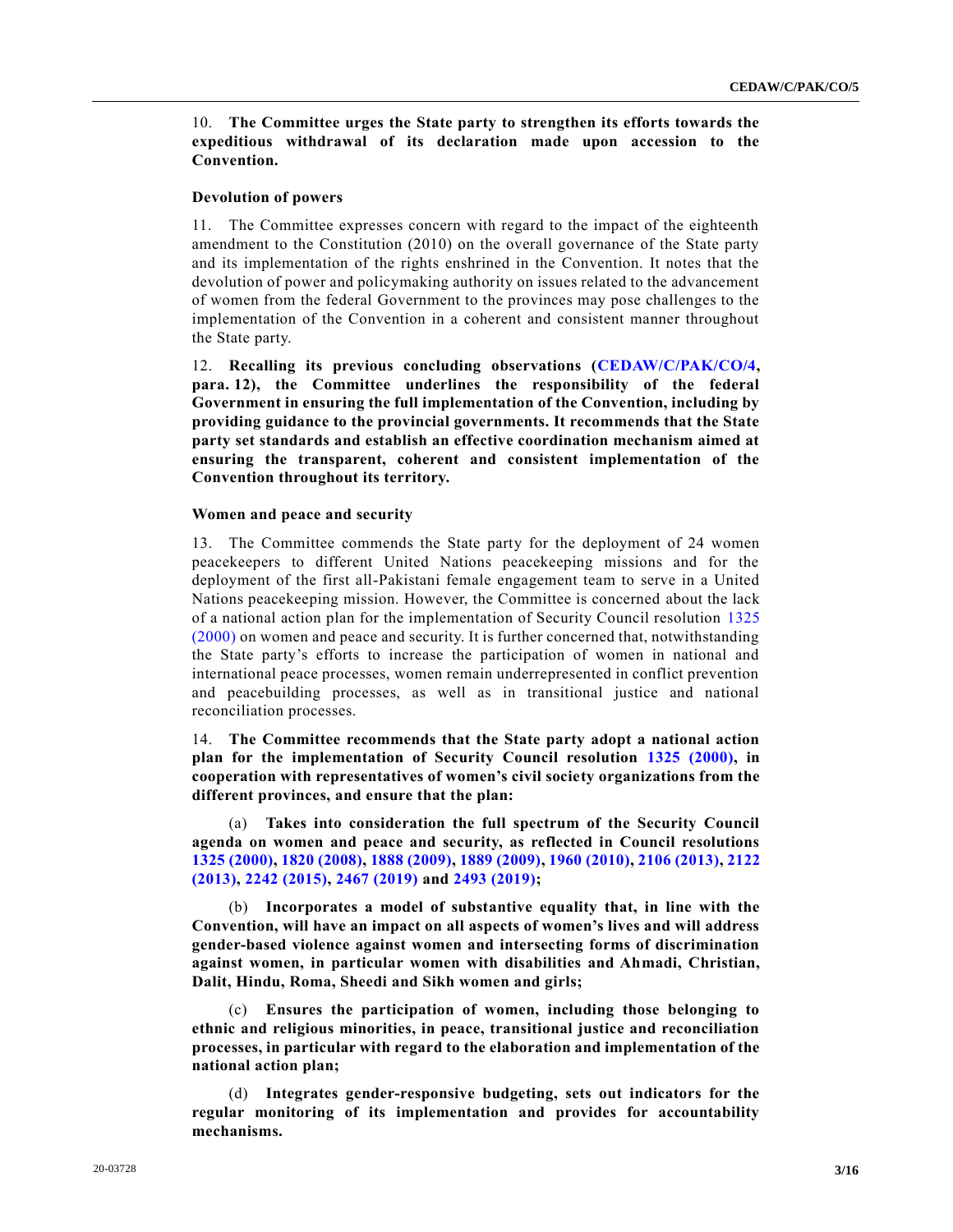#### **Definition of discrimination against women**

15. The Committee notes with appreciation the information provided by the delegation that the State party is in the process of amending article 25 of the Constitution in order to expand the definition of discrimination against women and girls. It remains concerned, however, about the absence of a comprehensive definition of discrimination against women in line with article 1 of the Convention.

16. **The Committee, in line with articles 1 and 2 of the Convention, its general recommendation No. 28 (2010) on the core obligations of States parties under article 2 of the Convention and target 5.1 of the Sustainable Development Goals, on ending all forms of discrimination against all women and girls everywhere, recommends that the State party:**

(a) **Amend article 25 of the Constitution and adopt, without delay, a comprehensive definition of discrimination against women in its Constitution, covering all internationally recognized prohibited grounds of discrimination and encompassing direct and indirect discrimination in both the public and private spheres, including intersecting forms of discrimination against women;**

(b) **Ensure that legislation prohibiting discrimination against women provides for appropriate enforcement mechanisms and sanctions.**

#### **Visibility of the Convention**

17. The Committee welcomes the development and operationalization of the Human Rights Information Management System, under which the provincial governments are responsible for implementing and monitoring human rights obligations related to women and girls. However, it notes with concern the limited visibility and lack of awareness of the Convention and the Committee's concluding observations and general recommendations among the general public and legal professionals in the State party, as well as the absence of cases in which the Convention has been invoked in court.

#### 18. **The Committee recommends that the State party:**

(a) **Raise awareness of the Convention, in collaboration with the media and civil society, with particular emphasis on the concept of substantive equality;** 

(b) **Strengthen legal training and capacity-building programmes for judges, prosecutors, lawyers and other law enforcement officials and ensure that the Convention, the Optional Protocol, the Committee's general recommendations and views on individual communications and its findings from inquiries are made an integral part of systematic professional training, so as to enable those receiving the training to apply the provisions of the Convention directly and/or interpret national legislation in line with the Convention.**

#### **Access to justice**

19. The Committee welcomes the State party's efforts to increase access to justice for women and girls. It further welcomes the establishment, in 2017, of the first gender-based violence court in the Lahore High Court, which has dealt with 123 cases involving gender-based violence against women, and the establishment of 16 family courts in the District Headquarters of Punjab. The Committee notes that, in the Alternate Dispute Resolution Act of 2017, parallel legal systems and informal dispute resolution mechanisms, including jirgas and panchayats, are formally recognized, incorporated into the mainstream judicial system and subjected to judicial and administrative overview. The Committee remains concerned that these systems may discriminate against women and girls. It also remains concerned about the limited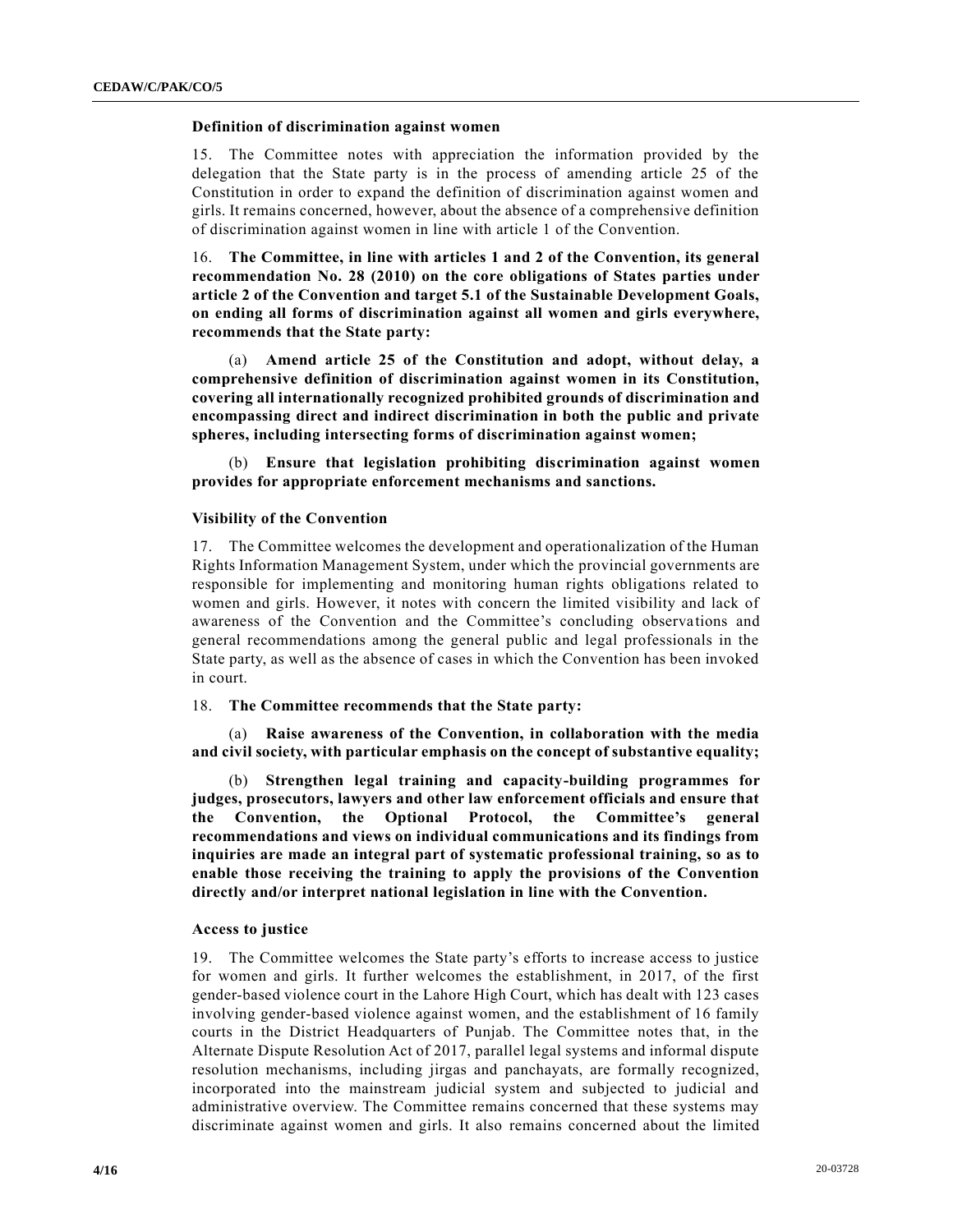awareness among women and girls of their rights, as well as the physical and economic barriers that they face in accessing justice.

20. **Recalling its previous concluding observations [\(CEDAW/C/PAK/CO/4,](https://undocs.org/en/CEDAW/C/PAK/CO/4) para. 16) and its general recommendation No. 33 (2015) on women's access to justice, the Committee recommends that the State party:**

(a) **Ensure that parallel justice systems and informal dispute resolution mechanisms are consistent with the Convention and do not discriminate against women;**

(b) **Raise awareness among the general public to give preference to judicial remedies over informal dispute resolution mechanisms when denouncing violations of women's rights;**

(c) **Eliminate barriers in the physical and built environment, communication barriers and economic barriers to access to justice for women and girls by ensuring the availability of modern and accessible information and communications technologies and by using the media, including social media, to raise awareness among women and girls of their rights and the remedies available to them, in cooperation with civil society and women's associations;**

(d) **Strengthen the judicial system, including through the allocation of sufficient human, technical and financial resources and through regular capacity-building on women's rights and gender equality for judges, prosecutors, lawyers, police officers and other law enforcement officials.**

### **National machinery for the advancement of women**

21. The Committee commends the State party for the development and operationalization of the Human Rights Information Management System. It further commends the work of the National Commission on the Status of Women. However, it remains concerned that, since the adoption of the eighteenth amendment to the Constitution and the devolution of powers in the area of women's rights, governance challenges continue to exist in the integration and coordination of policies aimed at the advancement of women. The Committee remains concerned about the lack of capacity and resources allocated to the provincial commissions and the women's development departments, which may prevent them from fulfilling their mandate as provincial machinery for the advancement of women. The Committee further notes with concern the limited human and financial resources available to the National Commission on the Status of Women to fulfil its broad mandate to promote and protect women's rights and gender equality.

22. **In line with target 5.a of the Sustainable Development Goals and recalling its previous concluding observations [\(CEDAW/C/PAK/CO/4,](https://undocs.org/en/CEDAW/C/PAK/CO/4) para. 18), the Committee emphasizes the responsibility of the federal Government in ensuring the full implementation of the Convention throughout its territory, including at the provincial level. It recommends that the State party:**

(a) **Raise awareness about the existence and functions of the Human Rights Information Management System, particularly among civil society organizations, and ensure its accessibility;**

(b) **Ensure that the devolution of powers does not adversely affect women's advancement in all spheres of life and that federal institutions, such as the National Commission on the Status of Women, are fully equipped to effectively coordinate and oversee the formulation and implementation of gender equality policies and programmes and the prioritization of women's rights in development strategies throughout the territory of the State party;**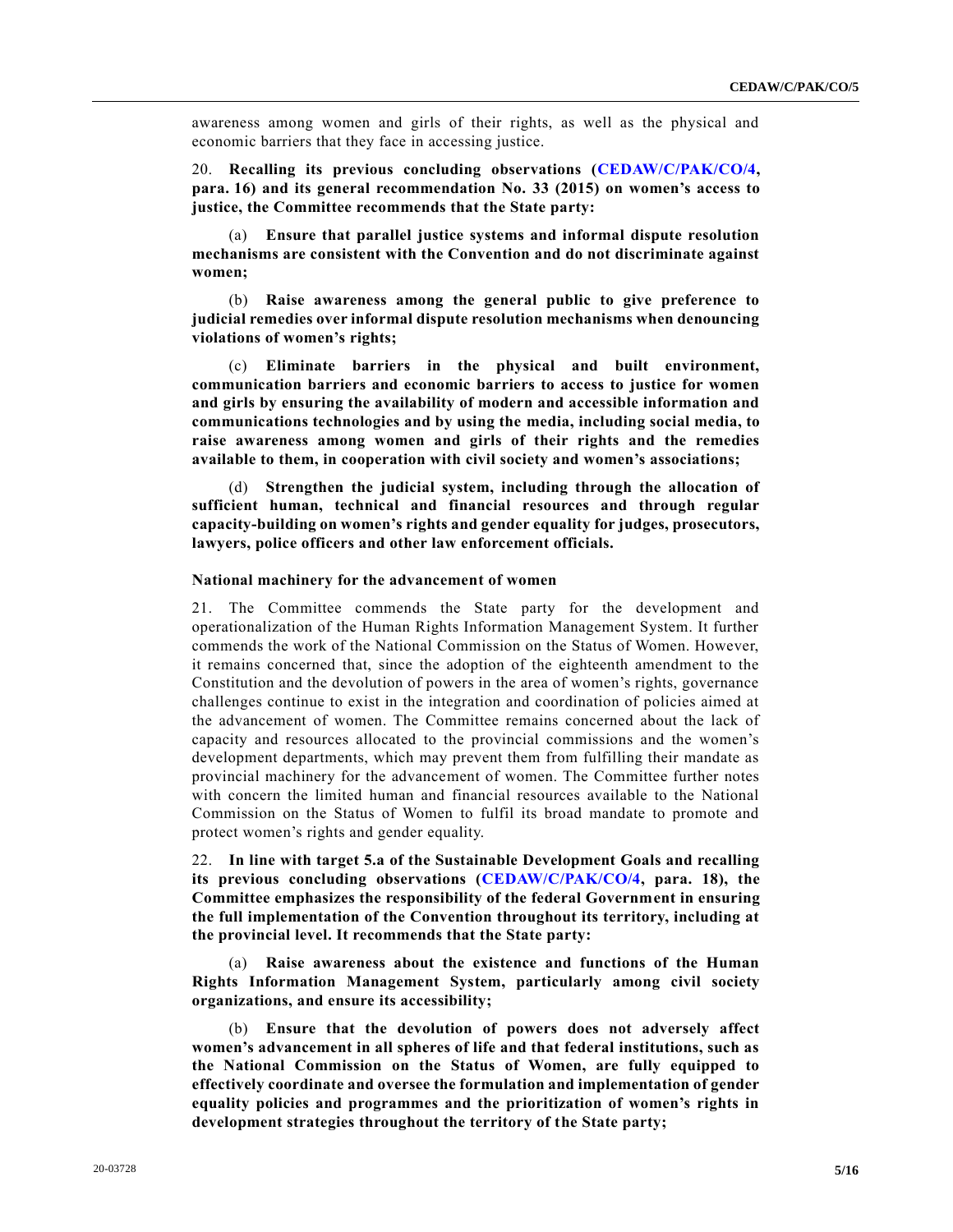(c) **Amend the Code of Civil Procedure (Act V of 1908), with a view to ensuring that recommendations made by the National Commission on the Status of Women are taken into consideration in the formulation of relevant legislation, policies and programmes;**

(d) **Institutionalize an inter-provincial coordination mechanism and allocate adequate human, technical and financial resources to the provincial commissions and the women's development departments;**

(e) **Ensure that the National Commission on the Status of Women has adequate human, technical and financial resources to fulfil its mandate.**

#### **National human rights institution**

23. The Committee is concerned that the National Commission for Human Rights is not yet compliant with the principles relating to the status of national institutions for the promotion and protection of human rights (the Paris Principles).

24. **The Committee recommends that the State party:**

(a) **Ensure that the National Commission for Human Rights is in full conformity with the Paris Principles;**

(b) **Strengthen the mandate of the Commission and enable it to investigate complaints about violations of women's rights;** 

(c) **Provide the Commission with adequate human and financial resources to carry out its mandate throughout the territory of the State party;**

(d) **Encourage the Commission to apply for accreditation by the Global Alliance of National Human Rights Institutions.**

#### **Women human rights defenders**

25. The Committee is concerned about reports that women human rights defenders and political activists are frequently subjected to reprisals, harassment and threats. It also notes with concern that the procedure for non‑governmental organizations to obtain foreign funding lacks transparency and is cumbersome and applied in a discriminatory manner.

26. **The Committee recommends that the State party ensure that women human rights defenders and political activists are able to exercise their political rights and receive adequate protection from intimidation, reprisals and violence, and that perpetrators of such acts are prosecuted and adequately punished. It also recommends that the State party review the procedure for non-governmental organizations to obtain foreign funding and ensure that they can freely carry out their advocacy work.**

#### **Temporary special measures**

27. The Committee notes with concern that the State party does not make systematic use of temporary special measures, in accordance with article 4 (1) of the Convention, in order to accelerate the achievement of substantive equality between women and men in all areas in which women are underrepresented or disadvantaged in the State party.

28. **In line with article 4 (1) of the Convention and recalling its general recommendation No. 25 (2004) on temporary special measures, the Committee recommends that the State party:**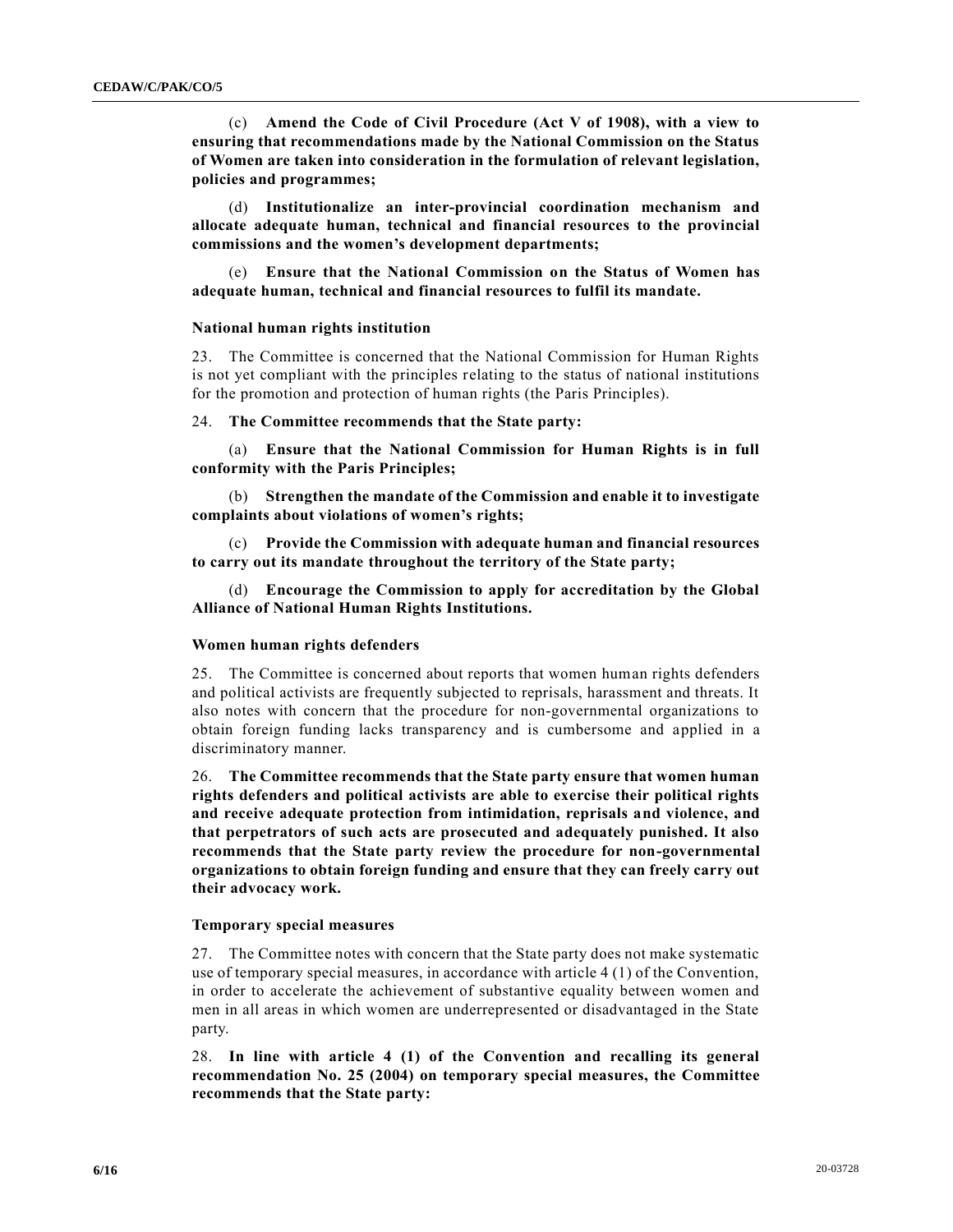(a) **Adopt temporary special measures with time-bound targets, including quotas, accompanied by sanctions for non-compliance, to accelerate the achievement of substantive equality of women and men in all areas in which women, including rural women, migrant and asylum-seeking women and women with disabilities, are underrepresented or disadvantaged, such as in political and public life, in education and employment, including in managerial positions, and in the public service;**

(b) **Conduct capacity-building programmes, targeting decision makers and employers, on the non-discriminatory nature of temporary special measures for achieving substantive equality between women and men.**

#### **Stereotypes and harmful practices**

29. The Committee is concerned about persistent discriminatory stereotypes regarding the roles and responsibilities of women and men in the family and in society, exacerbated by the religious divisions in the State party, which perpetuate women's subordination to men. In particular, it is deeply concerned about the persistence of harmful practices that discriminate against women, such as child marriage and forced marriage, and crimes committed in the name of so-called "honour" ("karo-kari").

30. **Recalling its previous concluding observations [\(CEDAW/C/PAK/CO/4,](https://undocs.org/en/CEDAW/C/PAK/CO/4) paras. 21 and 22) and joint general recommendation No. 31 of the Committee on the Elimination of Discrimination against Women/general comment No. 18 of the Committee on the Rights of the Child (2019) on harmful practices, the Committee recommends that the State party adopt a comprehensive strategy to eliminate discriminatory stereotypes and harmful practices, such as child and forced marriage and crimes committed in the name of so-called "honour" ("karo-kari"), which includes awareness-raising and education targeting the general public, parents, religious and community leaders and the media, in collaboration with civil society and women's organizations, on the criminal nature and harmful effects of such practices.**

#### **Gender-based violence against women**

31. The Committee notes with concern:

(a) The fact that marital rape is not recognized as a criminal offence under the Criminal Law (Amendment) (Offences relating to Rape) Act, 2016;

The high prevalence of gender-based violence against women and the social acceptance of domestic violence, underreporting of gender-based violence against women and impunity for perpetrators;

(c) The lack of awareness of and training in relation to gender-based violence against women and girls among judges, prosecutors, police officers and medical personnel to enable them to respond effectively to such cases in a gender-sensitive manner;

(d) The insufficient number and capacity of shelters for women and girls who are victims of gender-based violence, and the lack of medical and psychological rehabilitation services for them;

(e) The lack of data on the number of protection orders issued and on the related rate of compliance.

32. **Recalling the Committee's general recommendation No. 35 (2017) on gender-based violence against women, updating general recommendation No. 19,**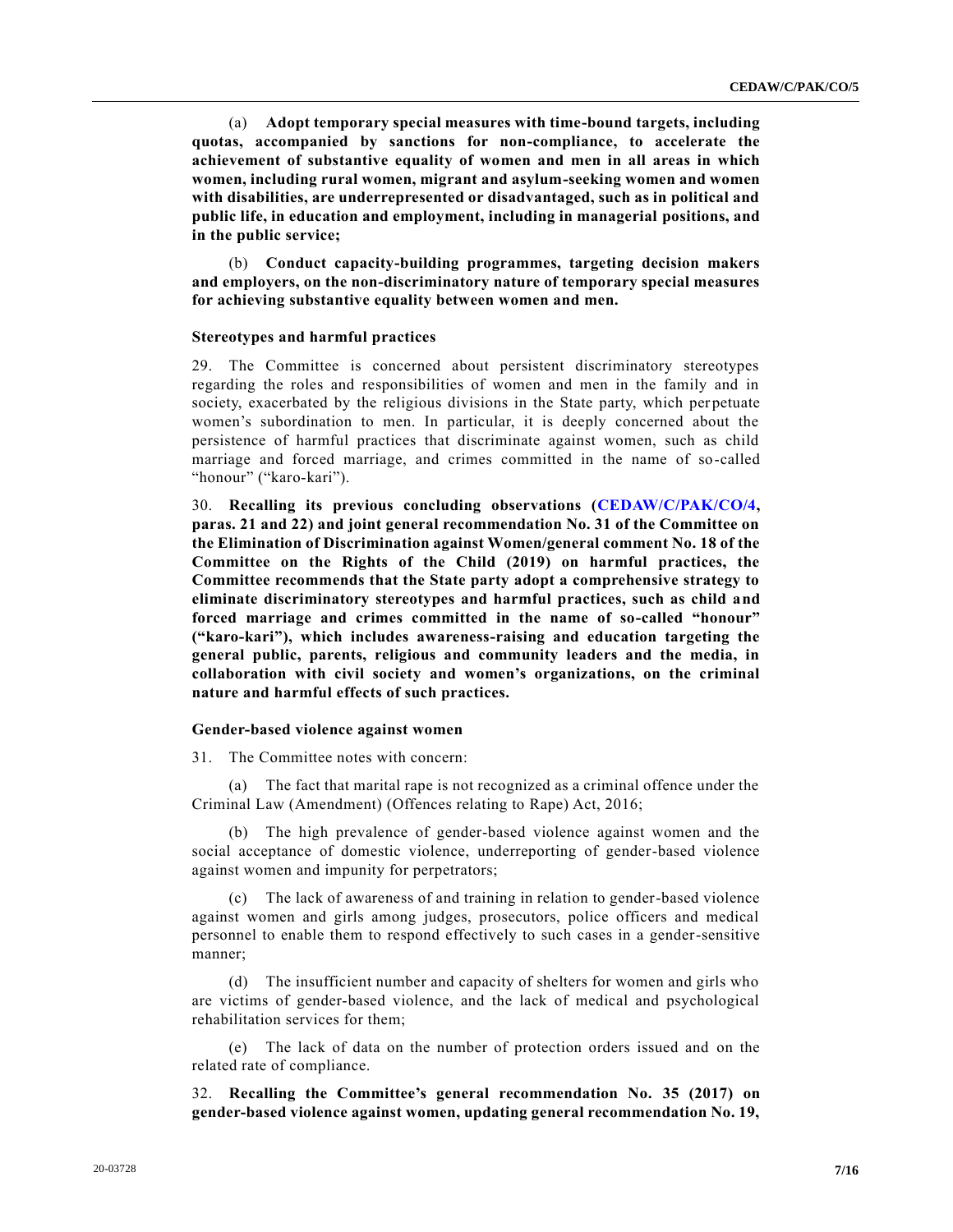**and its previous concluding observations [\(CEDAW/C/PAK/CO/4,](https://undocs.org/en/CEDAW/C/PAK/CO/4) para. 22), the Committee recommends that the State party:**

(a) **Adopt legislation to criminalize all forms of gender-based violence against women, including domestic violence and marital rape, without exemptions;**

(b) **Adopt a national plan of action to combat all forms of gender-based violence against women, with a particular focus on domestic violence;**

(c) **Introduce systematic capacity-building for judges, prosecutors, police officers and other law enforcement officials on the strict application of criminal law provisions for gender-based violence against women and on gender-sensitive investigation procedures, and introduce mandatory training for medical personnel;**

(d) **Ensure the availability of inclusive and accessible shelters for women who are victims of violence throughout its territory and strengthen medical and psychological support services as well as legal counselling and rehabilitation services, for victims, by providing adequate funding, training staff and regularly monitoring those services;**

(e) **Systematically collect and analyse data on all forms of gender-based violence against women, disaggregated by age, region, disability and relationship between the victim and perpetrator, as well as data on the number of protection orders issued, on prosecutions and on the sentences imposed on perpetrators, and include such data in the next periodic report.**

#### **Trafficking and exploitation of prostitution**

33. The Committee welcomes the efforts by the State party to combat trafficking in persons, in particular women and girls, including through international cooperation. The Committee further notes with appreciation the adoption in 2018 of the Prevention of Trafficking in Persons Act and of the Prevention of Smuggling of Migrants Act. The Committee notes with concern, however:

(a) The high incidence of trafficking in women and girls for sexual exploitation and forced or bonded labour, including enslavement as domestic workers;

(b) The fact that the State party remains a country of origin, transit and destination of trafficking for the purpose of forced marriage;

(c) The absence of an inter-ministerial mechanism to coordinate action against trafficking at the national level;

(d) The absence of a national action plan to combat trafficking;

(e) The insecure funding for non-governmental organizations running shelters and providing support services to victims of trafficking;

(f) The vulnerability of women to trafficking, in particular of women living in poverty, unemployed women, rural women and women with disabilities.

### 34. **The Committee recommends that the State party:**

(a) **Ensure the effective enforcement of the Prevention of Trafficking in Persons Act and of the Prevention of Smuggling of Migrants Act, including through systematic training for judges, prosecutors, border police, immigration authorities and other law enforcement officials, and strengthen labour inspections, in particular in sectors employing seasonal workers and in private households;**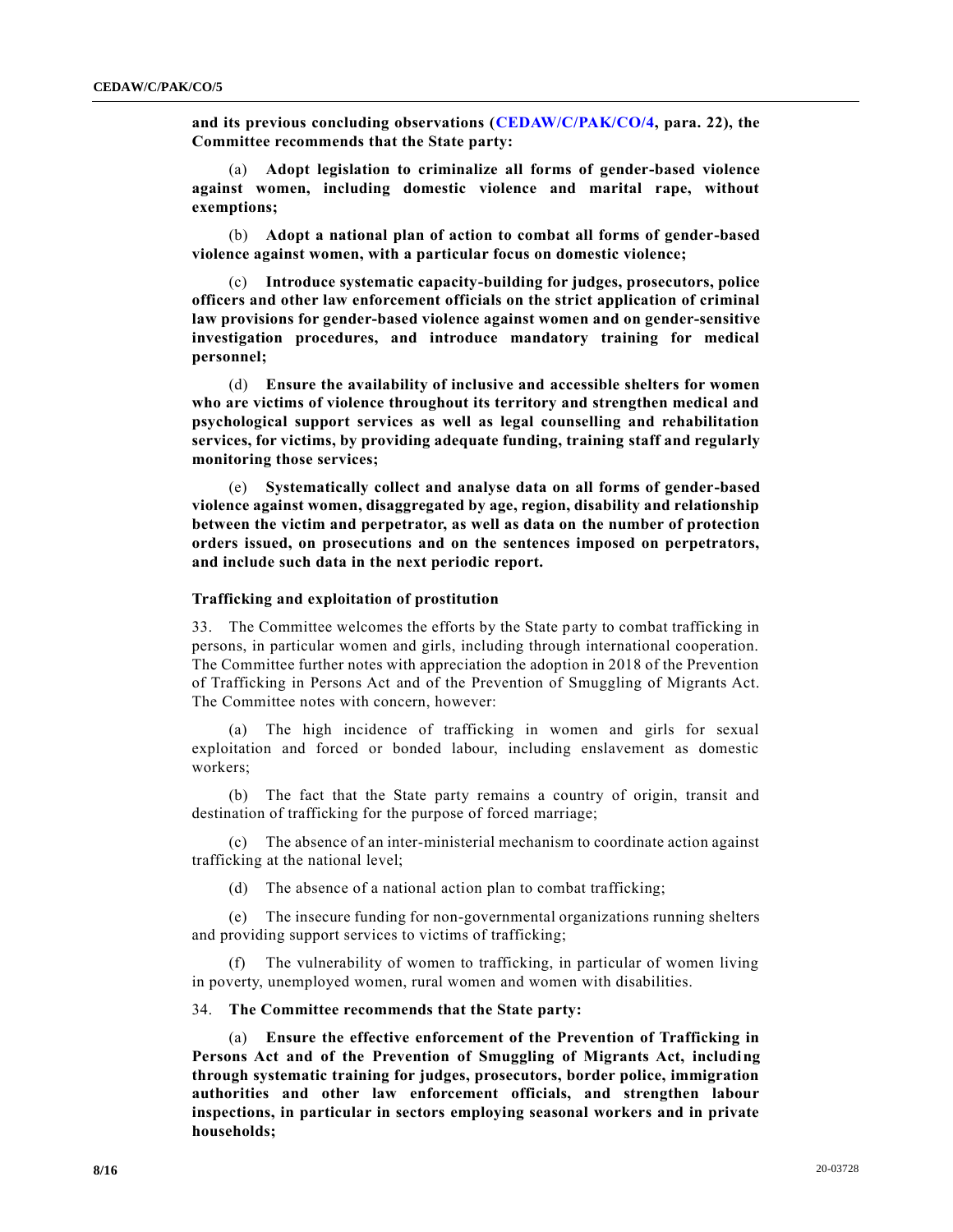(b) **Ensure that victims have access to inclusive and accessible shelters and support services, including psychosocial assistance, and effective redress;**

(c) **Strengthen collaboration with the forced marriage units of countries from/to which girls and women are trafficked for the purpose of forced marriage, and ensure their prompt return;**

(d) **Ensure that cases of trafficking are effectively investigated and prosecuted and that those found guilty are adequately punished;**

(e) **Expedite the establishment of a specialized inter-institutional mechanism coordinating action against trafficking at the national level, and allocate adequate human, technical and financial resources to it;**

(f) **Accelerate the adoption of a national action plan to combat trafficking in persons and provide information on its results in its next periodic report;**

(g) **Increase funding for non-governmental organizations running shelters that provide medical, psychological and social reintegration services to victims of trafficking;**

(h) **Continue to raise awareness about the criminal nature and risks of trafficking in women and girls, provide training to the judiciary, law enforcement officers and border police on the early identification of women and girls who are victims of trafficking, and ensure that victims are referred to appropriate services;**

(i) **Provide training on gender-sensitive treatment of trafficking victims to the judiciary, law enforcement officials, social workers and medical professionals working with victims of trafficking;**

**Ensure the collection of disaggregated statistical data on internal and cross-border trafficking, on the number of criminal proceedings initiated, and on the sentences imposed on perpetrators of trafficking-related crimes, and include such data in the next periodic report.**

#### **Equal participation in political and public life**

35. The Committee notes that the Election Commission of Pakistan developed a strategic plan for the period 2014–2017 to promote the participation of women in political life. However, it reiterates its concern:

(a) That the level of participation of women in political and public life is low, especially in decision-making positions and in provincial and local administrations, as well as in the diplomatic service;

(b) That only 22 per cent of seats in the National Assembly are reserved for women;

(c) That discriminatory stereotypes regarding the roles of women and men in the family and in society result in the forced disenfranchisement of women and prevent them from running for election;

(d) That the level of participation of women in the judiciary in the higher courts is low and that there are no women judges in the Supreme Court [\(CEDAW/C/PAK/CO/4,](https://undocs.org/en/CEDAW/C/PAK/CO/4) para. 25).

36. **In line with article 4 (1) of the Convention and the Committee's general recommendations No. 23 (1997) on women in political and public life and No. 25, the Committee calls upon the State party to:**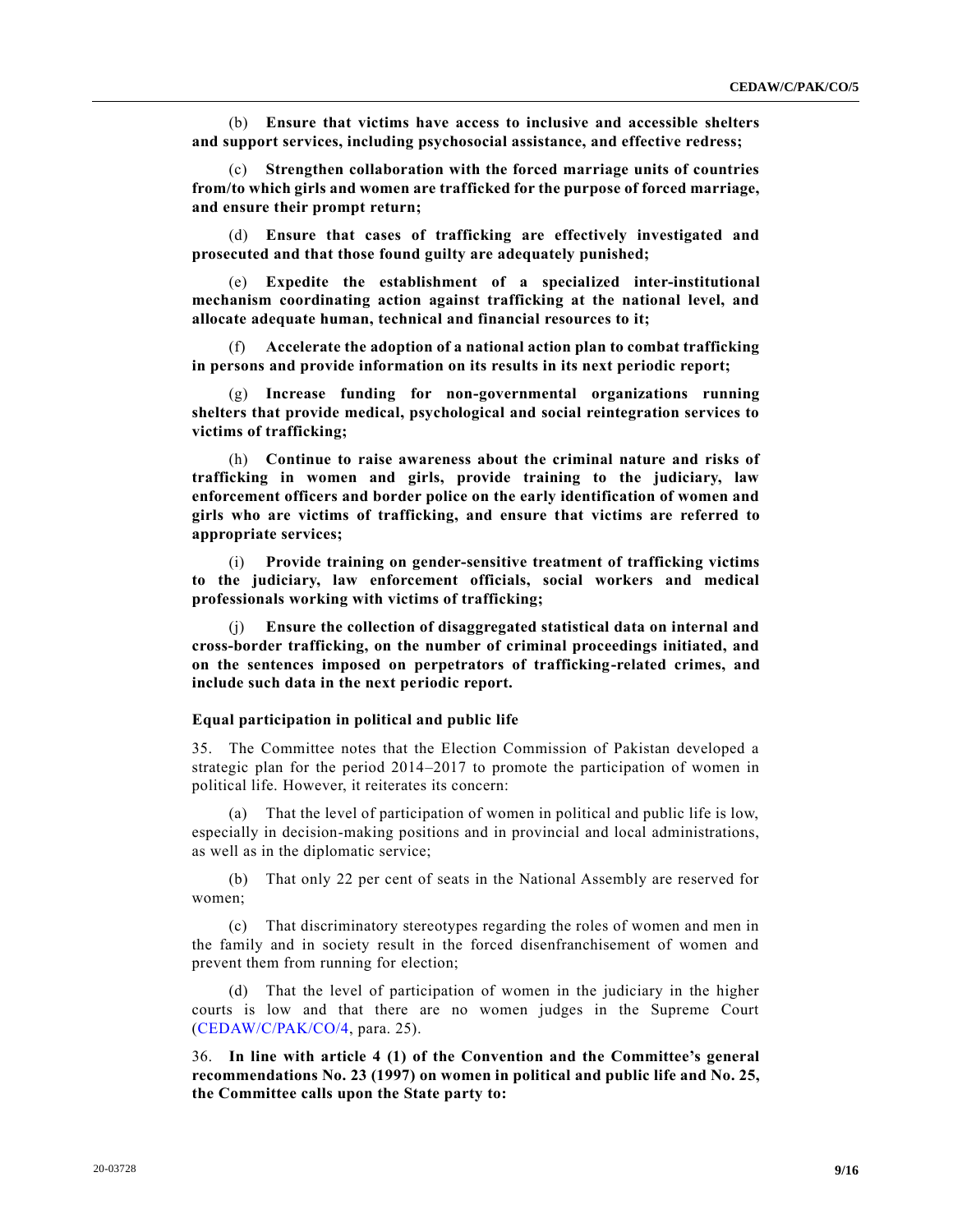(a) **Amend its Electoral Law to increase the minimum quotas for the representation of women in the National Assembly, the provincial assemblies and the Senate to at least 30 per cent, in accordance with international standards;**

(b) **Establish a procedure for women to file complaints about forced disenfranchisement and adopt the draft bill submitted by the Election Commission of Pakistan, requiring re-polling in elections in which women's votes account for less than 10 per cent of all votes cast;**

(c) **Conduct awareness-raising activities on the importance of the participation of women in decision-making;**

(d) **Take targeted measures, including temporary special measures, such as the preferential recruitment of women in cases of equal qualifications, to increase the number of women judges in the higher courts and ensure the appointment of women to the Supreme Court.**

#### **Nationality**

37. The Committee notes that article 25 of the State party's Constitution guarantees the equality of its citizens. It is concerned, however, that section 10 of the Citizenship Act of 1951 provides that the conditions for Pakistani women to transmit their nationality to foreign spouses are stricter than those for Pakistani men.

38. **The Committee recommends the State party amend section 10 of the Citizenship Act of 1951 with a view to bringing it into full compliance with article 9 of the Convention by enabling Pakistani women to transmit their nationality to a foreign spouse on an equal footing with Pakistani men. Furthermore, the Committee invites the State party to consider ratifying the 1954 Convention relating to the Status of Stateless Persons and the 1961 Convention on the Reduction of Statelessness.**

#### **Education**

39. The Committee commends the State party for its efforts to increase access by women and girls to all levels of education. It is, however, concerned that:

(a) According to government statistics, an estimated 22.8 million children aged between 5 and 16 years are out of school, including 12.6 million girls;

(b) Girls with disabilities and girls living in rural areas have only limited access to education owing to insufficient investments in education, lack of accessible facilities and parents' preference to enrol their daughters in girls-only schools, especially at the secondary level, which are often not available in rural areas;

(c) The primary-to-secondary retention rate of girls is 52 per cent.

#### 40. **The Committee recommends that the State party:**

(a) **Enact legislation and take all necessary measures to increase school enrolment among girls and reduce their dropout rate, especially at the secondary level, by, inter alia, holding parents (or guardians) responsible for school attendance, formulating re-entry policies to enable young women to return to school after pregnancy and adopting programmes for the retention of girls in the education system;**

(b) **Develop and integrate into school curricula: (i) inclusive and accessible content on gender equality, including on women's rights, and positive portrayals of women in public life, and (ii) age-appropriate education on sexual and reproductive health and rights, including comprehensive sexuality education**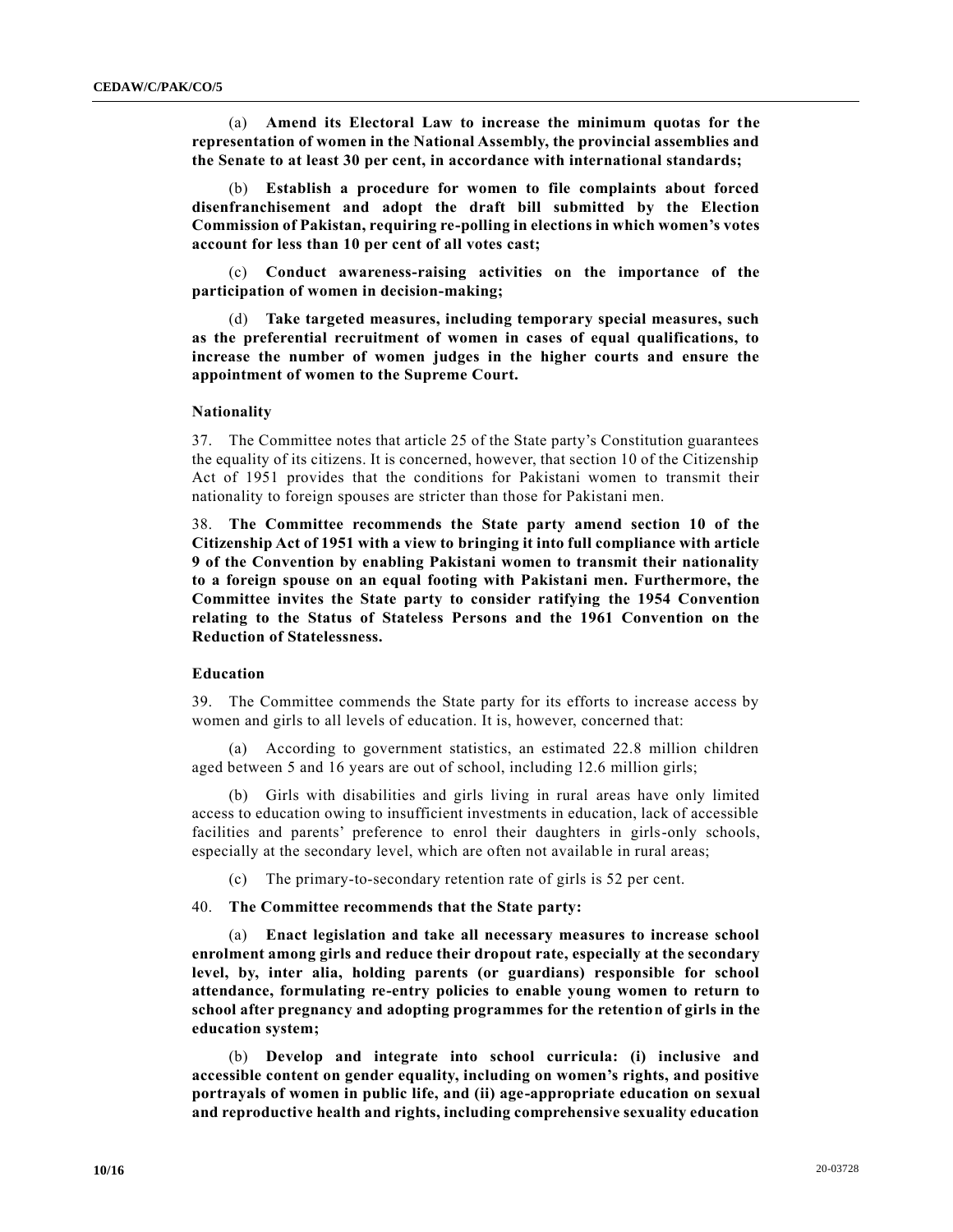**for adolescent girls and boys, with a particular emphasis on responsible sexual behaviour;**

(c) **Strengthen and monitor measures to encourage girls' enrolment, attendance and retention in schools and their reintegration if they drop out, particularly at the secondary and tertiary levels and with a focus on girls living in poverty, girls living in rural areas, pregnant girls and adolescent mothers, by eliminating the direct costs and reducing the indirect costs of education.**

## **Employment**

41. While noting many positive initiatives undertaken, such as the Benazir Income Support Programme, and legislation adopted at the provincial level, the Committee notes with concern:

(a) The stark gender pay gap in the State party of 34 per cent, which is more than double the global average;

(b) The very low labour force participation rate for women (23.9 per cent);

(c) The high concentration of women in the informal economy, particularly in the agriculture sector, where they are not covered by labour law and social security programmes, including minimum wage protection, overtime compensation and maternity leave;

(d) The lack of reliable data on the number of women who are employed, including home-based women workers, women domestic workers, unpaid women care workers, women with disabilities and refugee women;

(e) The very low level of participation of women in senior and middle management positions in 2018 (4.2 per cent);

(f) The very low percentage of women entrepreneurs (an estimated 1 per cent of entrepreneurs ).

42. **The Committee recommends that the State party:**

(a) **Effectively enforce the principle of equal pay for work of equal value, especially in the private sector, in order to narrow and close the gender pay gap;**

(b) **Promote equal sharing of family and care responsibilities between women and men by introducing flexible working arrangements, increasing the number of childcare facilities and introducing innovative measures to increase the social acceptance of men taking care of their children and of women choosing to return to work following childbirth;**

(c) **Promote the transition of women from the informal to the formal economy and extend labour protection and social security coverage, including the planned pension scheme and the universal health insurance system, to women employed in the informal economy, and reduce unemployment among women by promoting their entry into the formal economy through measures that include vocational and technical training;**

(d) **Continue to enhance gender-informed data collection systems for women's employment statistics, particularly with regard to home-based women workers, women domestic workers, unpaid women care workers, women with disabilities and refugee women;**

(e) **Consider ratifying the Workers with Family Responsibilities Convention, 1981 (No. 156), of the International Labour Organization;**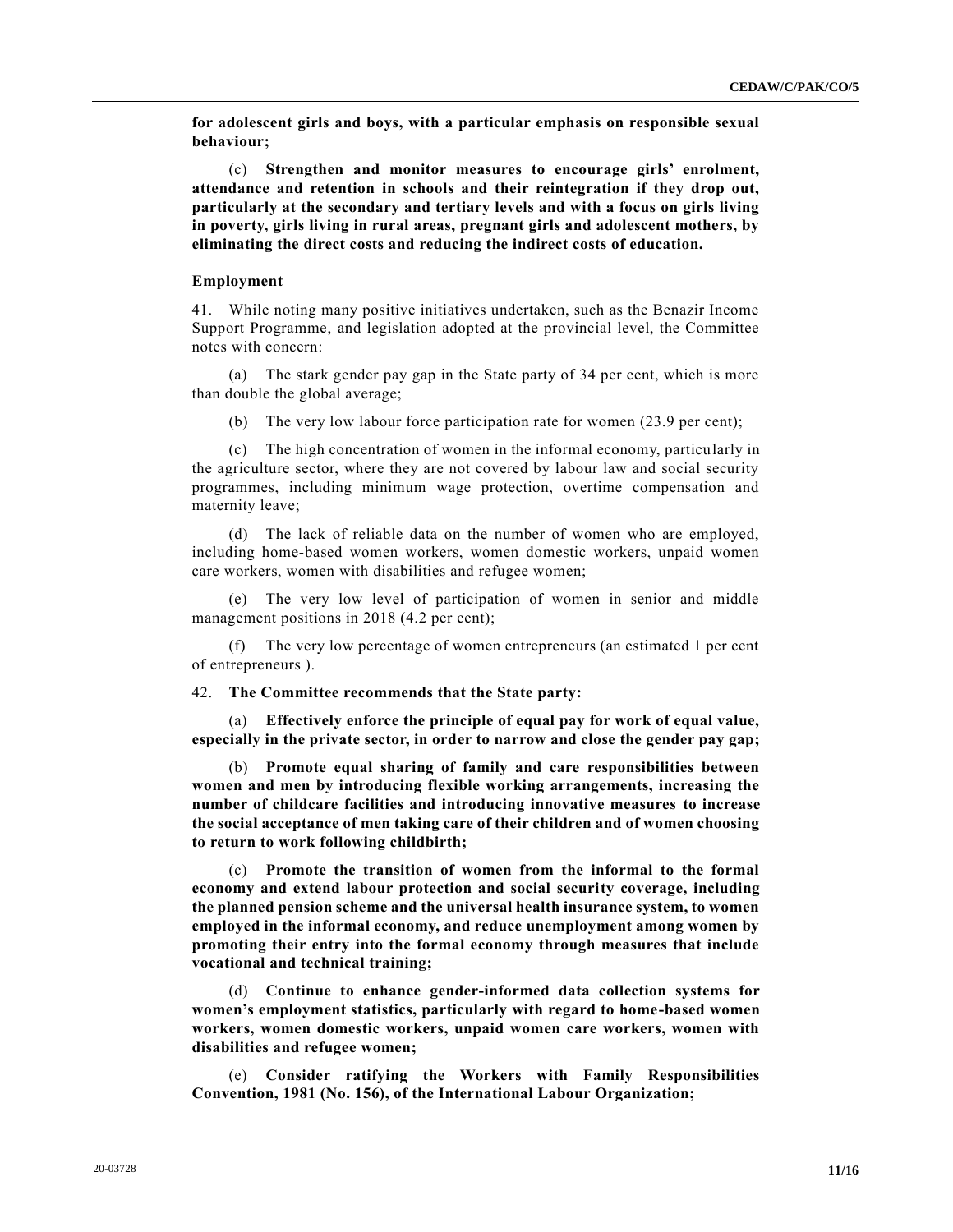## (f) **Promote the participation of women in managerial and leadership positions, including through measures such as quotas or fast-track selection processes for women.**

#### **Health**

43. The Committee commends the State party for the adoption of the National Vision 2016–2025 for Coordinated Priority Actions to Address Challenges of Reproductive, Maternal, Newborn, Child, Adolescent Health and Nutrition and its action plan. However, it notes that the action plan fails to specify indicators, targets and budgetary commitments for its implementation. Furthermore, the Committee notes with concern:

(a) The high maternal mortality rate in the State party;

(b) Women's limited access to family planning services, including modern contraceptives;

(c) Restrictive abortion laws and the large number of women resorting to unsafe abortions, as well as the lack of adequate post-abortion care services;

(d) The high incidence of obstetric fistula in the State party, resulting from prolonged obstructed labour in the absence of skilled birth attendance, as well as iatrogenic fistula, resulting from surgical negligence during caesarean section or hysterectomy;

(e) The subjection of women with disabilities, in particular those living in institutions, to forced sterilization, and the performance of gender reassignment surgery on intersex persons for the purpose of legal gender recognition and victims' limited access to justice.

44. **In line with its general recommendation No. 24 (1999) on women and health, the Committee recommends that the State party ensure the implementation of the National Vision 2016–2025 and its action plan, with clear, time-bound targets, and establish a permanent body to coordinate and monitor their achievement. Furthermore, the Committee recommends that the State party:**

(a) **Improve women's access to health-care facilities and to medical assistance provided by trained personnel, especially in rural and remote areas, and ensure the adequate allocation of human and financial resources to the health sector in all provinces and the accessibility and safety of all health services for women and girls;**

(b) **Strengthen its efforts to reduce the high rate of maternal mortality and ensure access to affordable modern contraceptive methods throughout the State party;** 

(c) **Review its abortion legislation with a view to legalizing abortion in cases of rape, incest, threat to the life or health of the pregnant woman or severe fetal impairment, and with a view to decriminalizing it in all other cases, and prepare guidelines to ensure that women and girls have access to safe postabortion care;**

(d) **Address the high incidence of obstetric fistula and the physical and economic barriers resulting in women's limited access to antenatal, delivery and postnatal care;**

(e) **Ensure that perpetrators of forced sterilizations are prosecuted and adequately punished, prevent unnecessary gender reassignment surgery in law and in practice, identify and eliminate the barriers preventing victims from**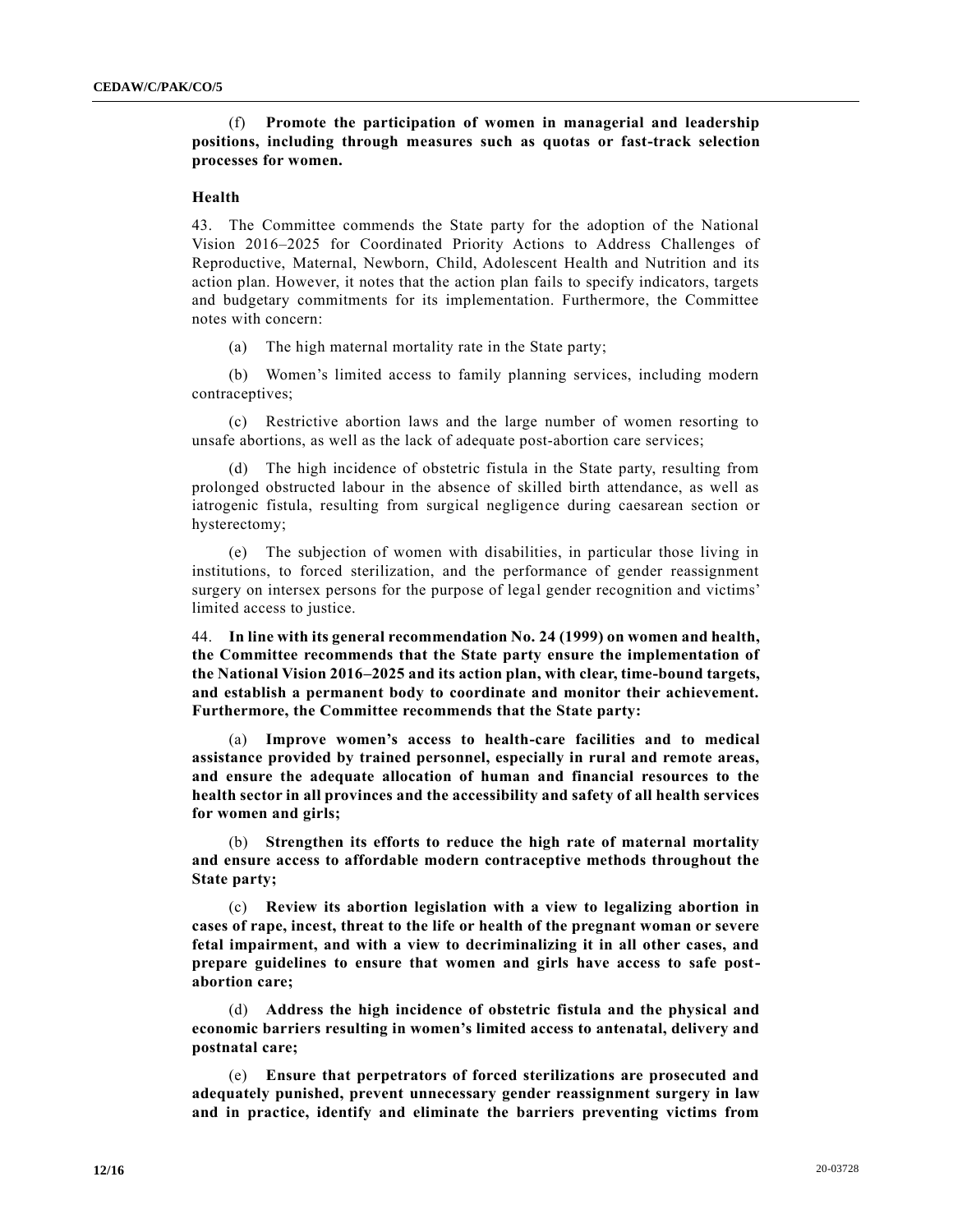**gaining access to justice and ensure that they have access to effective reparation, including compensation.**

## **Rural women**

45. The Committee notes with appreciation the recent adoption of the Enforcement of Women's Property Rights Act of 2019. However, it remains concerned about the persistence of discriminatory customs and practices that prevent women from inheriting or acquiring land and other property. The Committee is also concerned about the difficulties faced by rural women in gaining access to health care and other basic services, and to education and decision-making processes at the community level.

46. **In line with its general recommendation No. 34 (2016) on the rights of rural women, the Committee recommends that the State party:**

(a) **Effectively implement the Enforcement of Women's Property Rights Act of 2019, increase women's access to land through inheritance, purchase or distribution of state land, and protect women's land ownership;**

(b) **Eliminate discriminatory practices and customs that prevent rural women from acquiring and inheriting property, including from using land, and from participating in development projects as decision makers and beneficiaries;**

(c) **Strengthen access by rural women to health care and other basic services, including education, promote their participation in decision-making and involve them in the design, development, implementation, monitoring and evaluation of all relevant policies and strategies.**

### **Disadvantaged groups of women**

47. The Committee notes with concern:

(a) The persistence of discriminatory stereotypes faced by women and girls belonging to ethnic minority groups, in particular Ahmadi, Christian, Dalit, Hindu, Roma, scheduled caste, Sheedi and Sikh women and girls, who are sometimes the victims of abduction and forced conversion;

(b) The insufficient information and data on the situation of women facing intersecting forms of discrimination, including women with disabilities and Ahmadi, Christian, Dalit, Hindu, Roma, scheduled caste, Sheedi and Sikh women and girls.

48. **The Committee recommends that the State party:**

(a) **Address intersecting forms of discrimination against women and girls belonging to ethnic and religious minority groups, in particular Ahmadi, Christian, Dalit, Hindu, scheduled caste, Roma, Sheedi, and Sikh women and girls;**

(b) **Provide information, disaggregated by sex, age, disability, ethnicity, religion and geographical location, collected through the Human Rights Information Management System, on women facing intersecting forms of discrimination in its next periodic report.**

#### **Marriage and family relations**

49. The Committee remains concerned about the existence of multiple legal systems with regard to marriage and family relations. It welcomes the enactment of the Hindu Marriage Act in 2017, as well as of other family and personal status laws in the Sindh, Balochistan and Punjab provinces. The Committee further welcomes the information provided by the delegation that the State party is currently preparing a marriage bill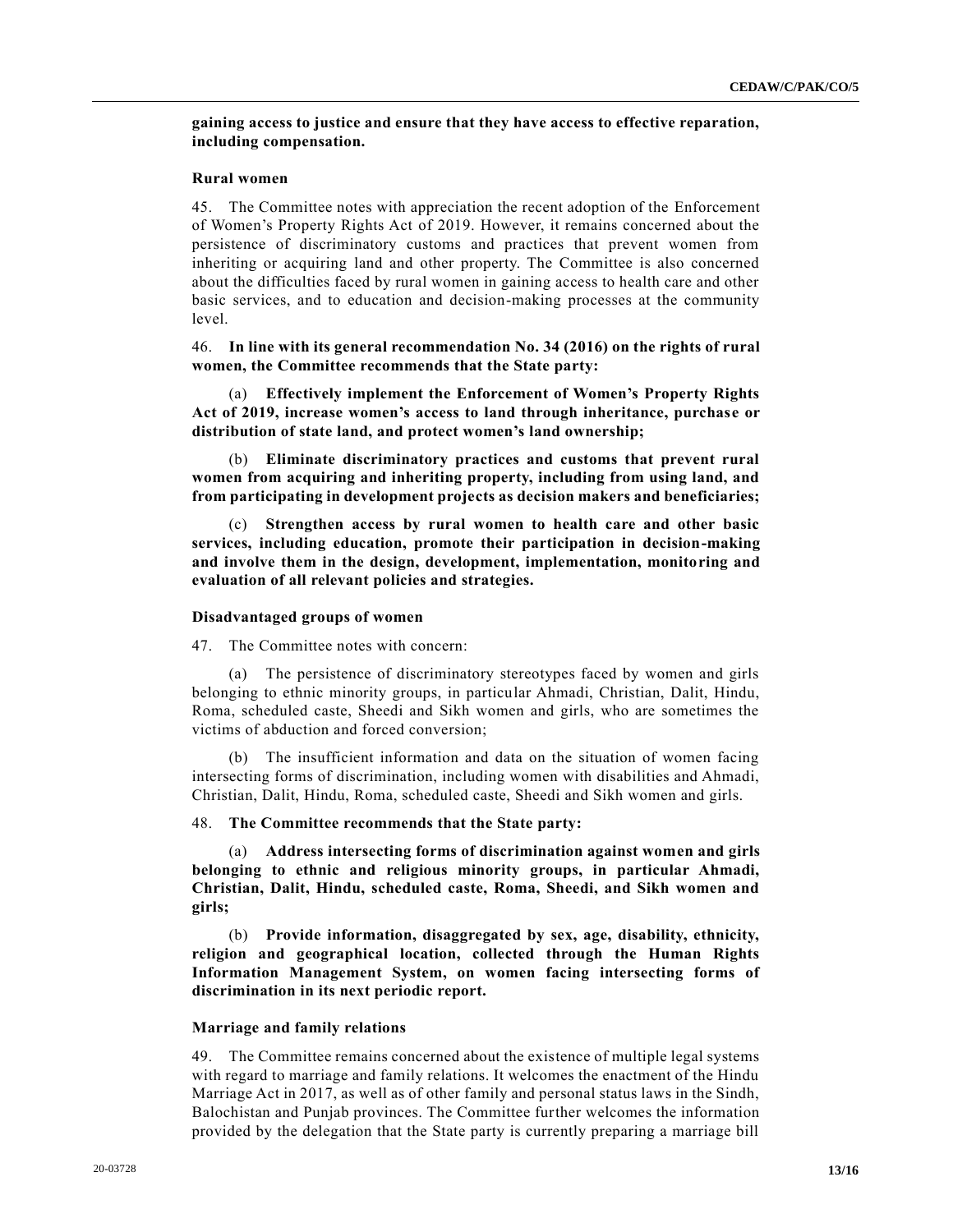for Sikhs. However, it notes the delays in the adoption of a bill to amend the Christian Marriage Act and the Christian Divorce Act. The Committee notes with concern:

(a) That child marriage and forced marriage persist in the State party;

(b) That the minimum age of marriage for women is 16 years, while it is 18 years for men;

(c) That polygamy is permitted by law under certain circumstances;

(d) That in cases of non-consensual divorce, only women petitioners are required to prove grounds for divorce in court, and that the support to be provided in the event of divorce is not harmonized for the different religious groups;

(e) That women are still required to apply for guardianship of their children in the event of the death of the father.

50. **The Committee recommends that the State party expedite the adoption of a bill to amend the Christian Marriage Act and the Christian Divorce Act and of the marriage bill for Sikhs. It further recommends that the State party:**

(a) **Adopt a bill to amend the Child Marriage Restraint Act to set the minimum age of marriage at 18 years for both sexes without exceptions throughout the State party;**

(b) **Amend the Penal Code to make offences related to forced marriage cognizable and continue raising awareness among all communities and at all levels about the criminal nature and harmful effects of child and forced marriage on the education, health and development of girls;**

(c) **Amend the Muslim Family Laws Ordinance and take all necessary measures to discourage and prohibit polygamy and to ensure the protection of the economic rights of women in existing polygamous marriages;**

(d) **Ensure that the family laws of the different religious communities provide for financial protection for women upon divorce in the form of equal levels of marital support and equitable shares in matrimonial property;**

(e) **Amend or repeal all discriminatory provisions in laws that provide for unequal rights of women with respect to marriage, divorce, guardianship, inheritance and property.**

### **Data collection**

51. The Committee is concerned about the lack of statistical data disaggregated by sex, age, ethnicity, religion, disability, geographical location and socioeconomic background, which are necessary to accurately assess the situation of women, determine the magnitude and nature of discrimination, develop informed and targeted policies and systematically monitor and evaluate the progress made towards the realization of substantive equality between women and men in all areas covered by the Convention.

52. **The Committee calls upon the State party to develop capacity-building measures to improve the collection of data disaggregated by sex, age, ethnicity, religion, migration status, disability and other relevant factors, which are necessary to assess the impact and effectiveness of policies and programmes aimed at enhancing the enjoyment by women of their rights. In this regard, the Committee draws attention to its general recommendation No. 9 (1989) on statistical data concerning the situation of women.**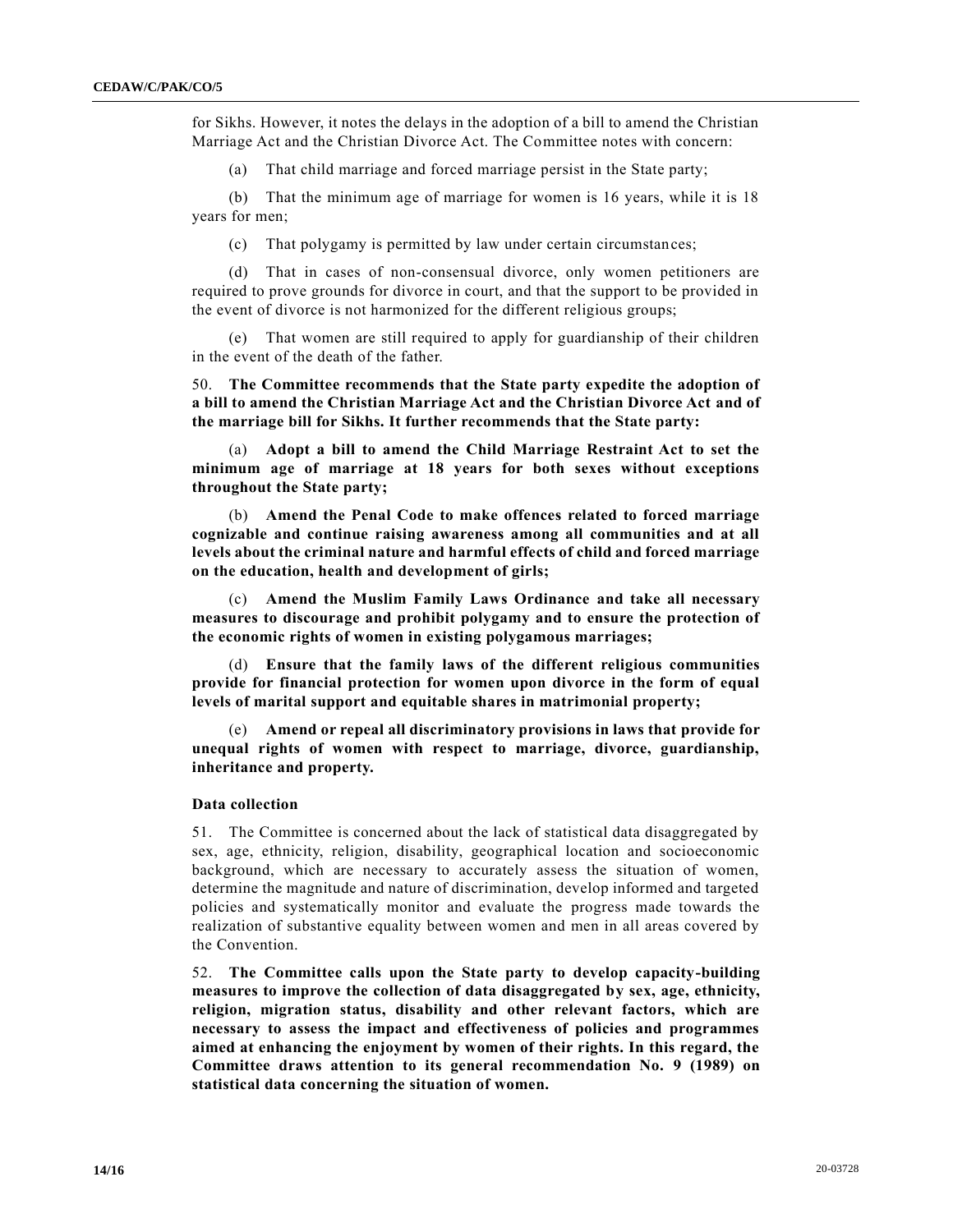**Optional Protocol to the Convention and amendment to article 20 (1) of the Convention**

53. **The Committee encourages the State party to ratify the Optional Protocol to the Convention and to accept, as soon as possible, the amendment to article 20 (1) of the Convention concerning the meeting time of the Committee.**

### **Beijing Declaration and Platform for Action**

54. **The Committee calls upon the State party to use the Beijing Declaration and Platform for Action and to further evaluate the realization of the rights enshrined in the Convention in the context of the 25-year review of the implementation of the Declaration and Platform in order to achieve substantive equality between women and men.**

#### **Dissemination**

55. **The Committee requests the State party to ensure the timely dissemination of the present concluding observations, in the official language of the State party, to the relevant State institutions at all levels (national, regional and local), in particular to the National Assembly, the provincial assemblies and the judiciary, to enable their full implementation.**

#### **Technical assistance**

56. **The Committee recommends that the State party link the implementation of the Convention to its development efforts and that it avail itself of regional or international technical assistance in this respect.**

#### **Ratification of other treaties**

57. **The Committee notes that the adherence of the State party to the nine major international human rights instruments**<sup>1</sup> **would enhance the enjoyment by women of their human rights and fundamental freedoms in all aspects of life. The Committee therefore encourages the State party to ratify the International Convention on the Protection of the Rights of All Migrant Workers and Members of Their Families and the International Convention for the Protection of All Persons from Enforced Disappearance, to which it is not yet a party.**

#### **Follow-up to the concluding observations**

58. **The Committee requests the State party to provide, within two years, written information on the steps taken to implement the recommendations contained in paragraphs 32 (a), 32 (b), 34 (a) and 40 (a) above.**

**\_\_\_\_\_\_\_\_\_\_\_\_\_\_\_\_\_\_**

<sup>1</sup> The International Covenant on Economic, Social and Cultural Rights; the International Covenant on Civil and Political Rights; the International Convention on the Elimination of All Forms of Racial Discrimination; the Convention on the Elimination of All Forms of Discrimination against Women; the Convention against Torture and Other Cruel, Inhuman or Degrading Treatment or Punishment; the Convention on the Rights of the Child; the International Convention on the Protection of the Rights of All Migrant Workers and Members of Their Families; the International Convention for the Protection of All Persons from Enforced Disappearance; and the Convention on the Rights of Persons with Disabilities.